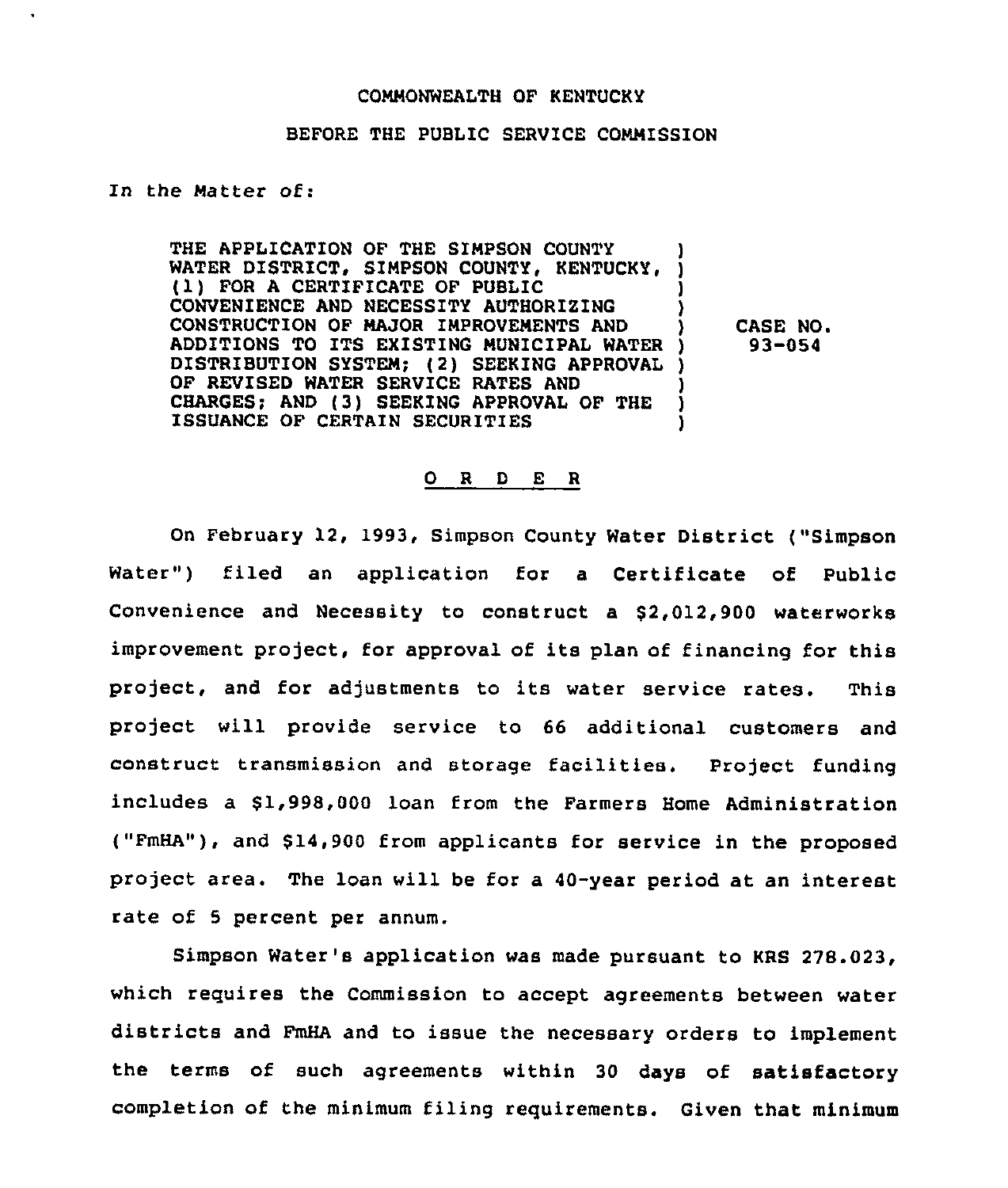filing requirements were met in this case on February 12, 1993, KRS 278.023 does not grant the Commission any discretionary authority to modify or reject any portion of this agreement.

IT IS THEREFORE ORDERED that:

1. Simpson Water is hereby granted a Certificate of Public Convenience and Necessity for the proposed construction project.

2. Simpson Water's proposed plan of financing with FmHA is accepted.

3. Simpson Water shall file <sup>a</sup> copy of the "as-built" drawings and a certified statement that the construction has been satisfactorily completed in accordance with the contract plans and specifications within 60 days of the substantial completion of the construction certificated herein.

4. The rates set out in Appendix A, which is attached hereto and incorporated herein, are the rates approved for service rendered on and after the date of this Order.

5. Simpson Water shall submit its revised tariff setting out the rates in Appendix <sup>A</sup> within 30 days of the date of this Order.

6. Simpson Water shall monitor the adequacies of the expanded water distribution system after construction. If the level of service is inadequate or declining or the pressure to any customer falls outside the requirements of 807 KAR 5:066, Section 5(1), Simpson Water shall take immediate action to bring the system into compliance with Commission regulations.

 $-2-$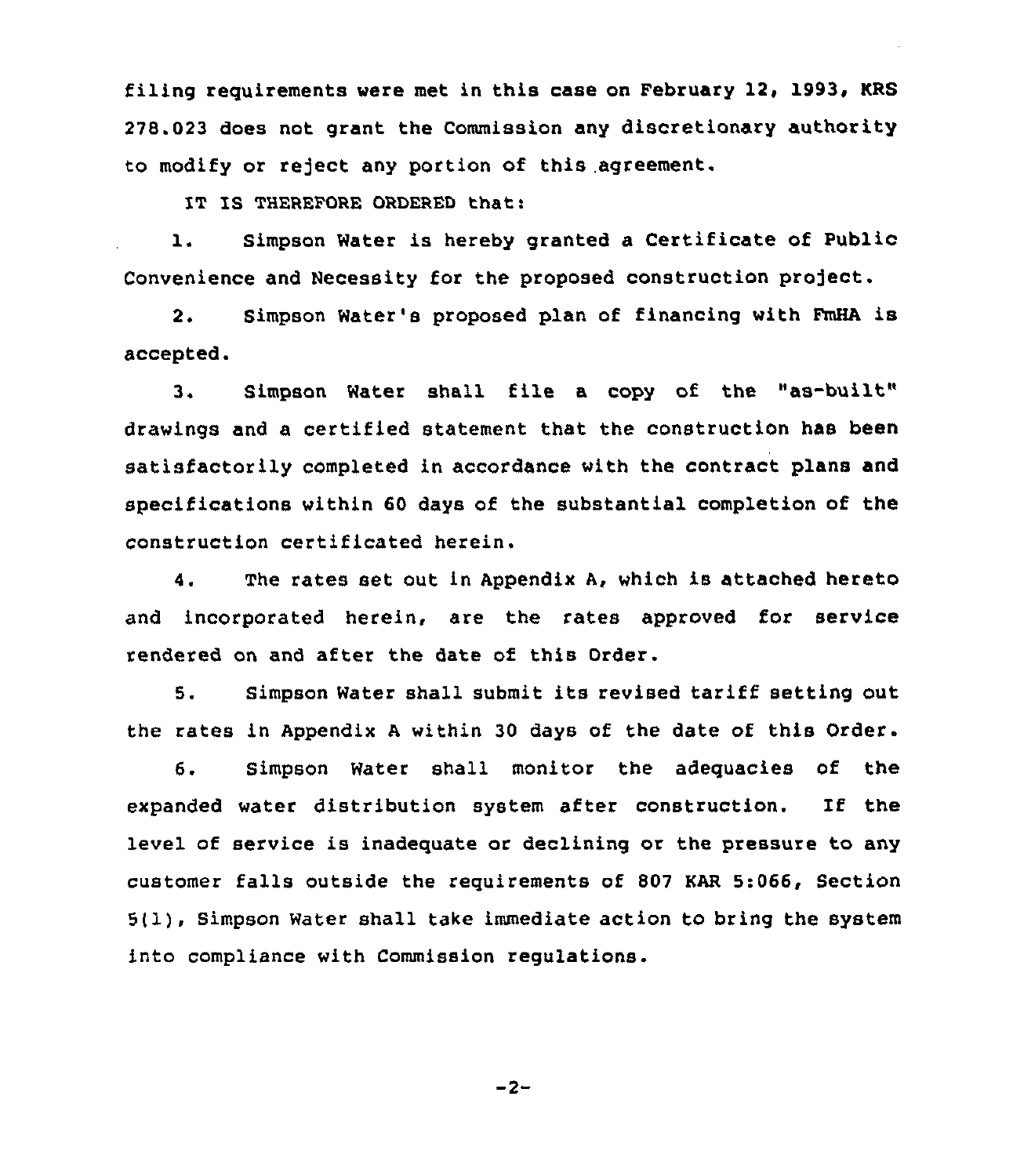Nothing contained herein shall be deemed a warranty of the Commonwealth of Kentucky, or any agency thereof, of the financing herein accepted.

Done at Frankfort, Kentucky. this 11th day of March, 1993.

PUBLIC SERVICE COMMISSION

 $man$ 

 $\sqrt{V}$ ce Chairma

Commissione

ATTEST:

ATTEST:<br>Don Mill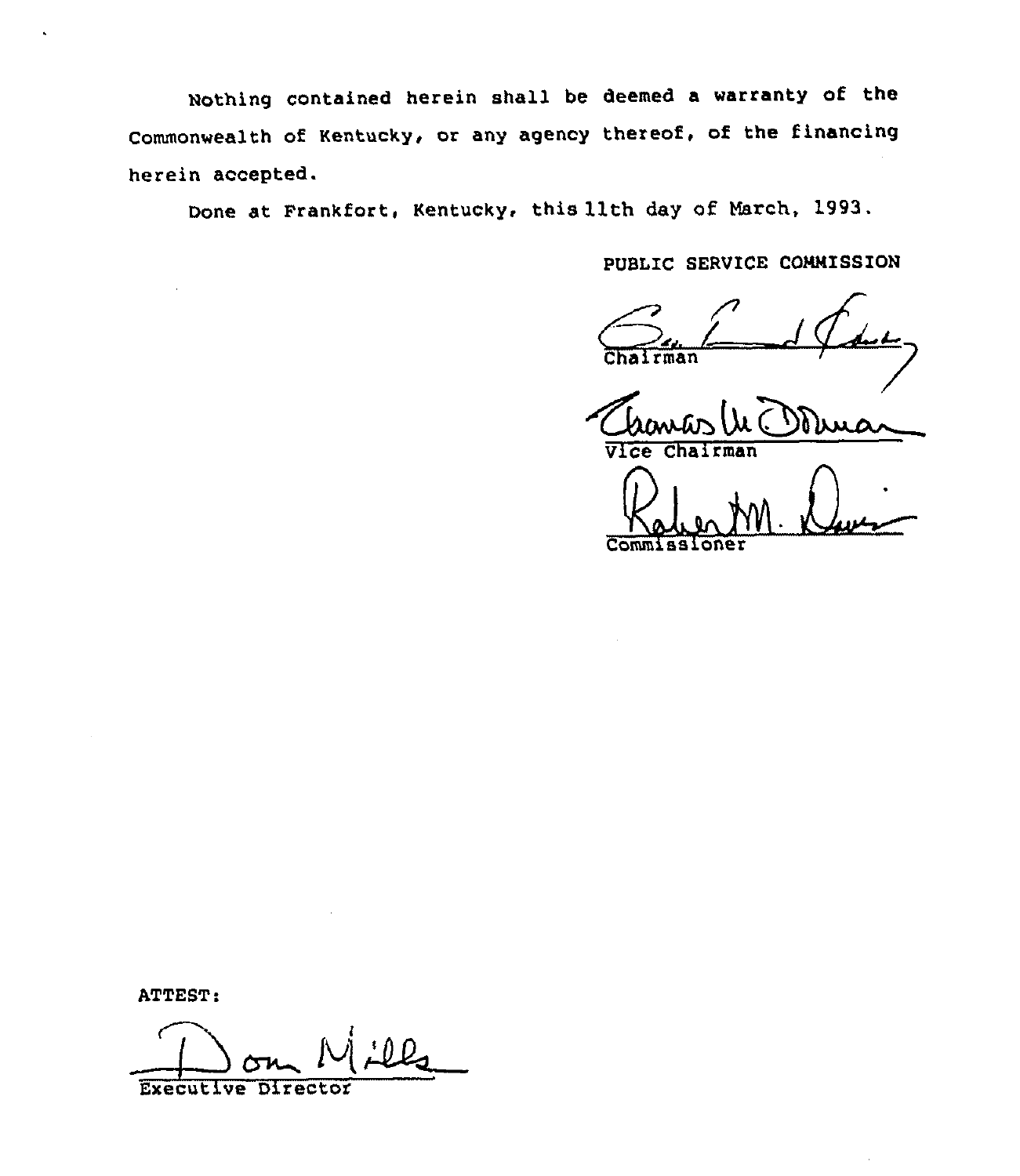### APPENDIX A

APPENDIX TO AN ORDER OF THE KENTUCKY PUBLIC SERVICE COMMISSION IN CASE NO. 93-054 DATED MARCH 11, 1993

The following rates and charges are prescribed for the customers in the area served by Simpson County Water District. All other rates and charges not specifically mentioned herein shall remain the same as those in effect under authority of this Commission prior to the effective date of this Order.

# 5/8 x 3/4 Inch Meter

| First |                      | $2,000$ gallons |
|-------|----------------------|-----------------|
| Next  |                      | 8,000 gallons   |
|       | Next 190,000 gallons |                 |
|       | Next 400,000 gallons |                 |
|       |                      |                 |
|       | Over 600,000 gallons |                 |

### 3/4 Inch Meter

 $\bullet$ 

First 3,000 gallon Next 7,000 gallon Next 190,000 gallon Next 400,000 gallon Over 600,000 gallon

### 1 Inch Meter

First 5,000 gallon Next 5,000 gallon Next 190,000 gallons Next 400,000 gallons Over 600,000 gallons

### 1 1/2 Inch Meter

First 10,000 gallon Next 190,000 gallon Next 400,000 gallon Over 600,000 gallon

#### 2 Inch Meter

First 16,000 gallons Next 184,000 gallons Next 400,000 gallons Over 600,000 gallons

| \$11.35 Minimum Bill |  |                            |
|----------------------|--|----------------------------|
|                      |  | $3.65$ per $1,000$ gallons |
|                      |  | $3.10$ per $1,000$ gallons |
|                      |  | 2.80 per 1,000 gallons     |
|                      |  | $1.65$ per $1,000$ gallons |

| \$15.45 Minimum Bill |  |                            |
|----------------------|--|----------------------------|
|                      |  | 3.65 per 1,000 gallons     |
|                      |  | 3.10 per 1,000 gallons     |
|                      |  | $2.80$ per $1,000$ gallons |
|                      |  | 1.65 per 1,000 gallons     |

| \$23.20 Minimum Bill |  |                        |
|----------------------|--|------------------------|
|                      |  | 3.65 per 1,000 gallons |
|                      |  | 3.10 per 1,000 gallons |
|                      |  | 2.80 per 1,000 gallons |
|                      |  | 1.65 per 1,000 gallons |

| \$46.85 Minimum bill |  |                            |
|----------------------|--|----------------------------|
|                      |  | 3.10 per 1,000 gallons     |
|                      |  | $2.80$ per $1,000$ gallons |
|                      |  | 1.65 per 1,000 gallons     |

\$66.80 Minimum Bill 3.10 per 1,000 gallons 2.80 per 1,000 gallons 1.65 per 1,000 gallons